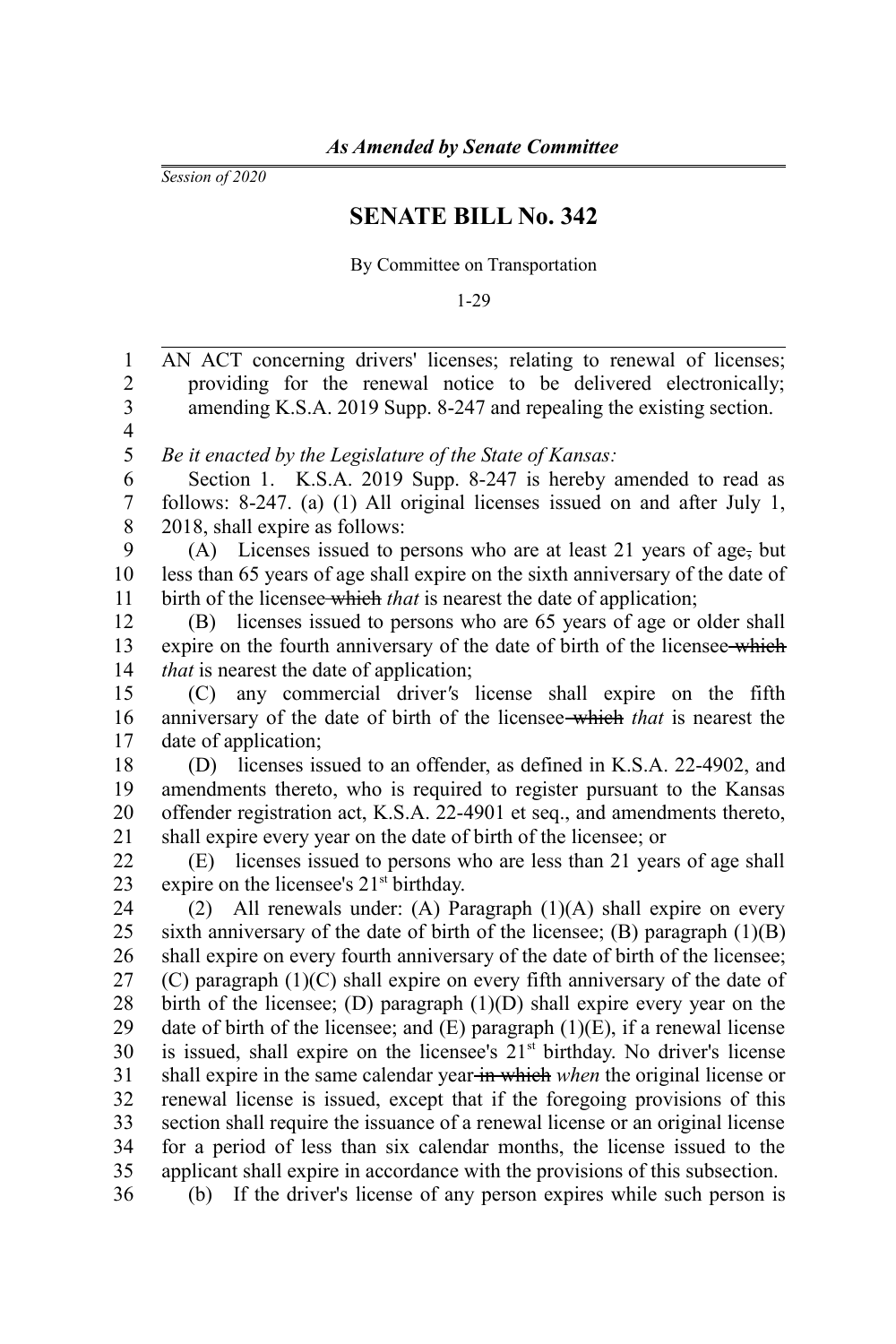outside of the state of Kansas and such person is on active duty in the armed forces of the United States, or is the spouse or a person who is residing with and is a dependent of such person on active duty, the license of such person shall be renewable, without examination, at any time prior to the end of the sixth month following the discharge of such person from the armed forces, or within 90 days after residence within the state is reestablished, whichever time is sooner. If the driver's license of any person under this subsection expires while such person is outside the United States, the division shall provide for renewal by mail, as long as the division has a photograph or digital image of such person maintained in the division's records. A driver's license renewed under the provisions of this subsection shall be renewed by mail only once. 1 2 3 4 5 6 7 8 9 10 11 12

(c) At least 30 days prior to the expiration of a person's license*,* the division shall mail*, or send electronically if authorized by the person,* a notice of expiration or renewal application to such person at the address shown on the license *or the electronic mail address provided to the division*. *A person may at any time revoke the authorization to receive the notice electronically provided by this subsection, and any notice sent by the division after the date of the revocation shall be be mailed to such person.* The division shall include with such notice a written explanation of substantial changes to traffic regulations enacted by the legislature. 13 14 15 16 17 18 19 20 21

(d) (1) Except as provided in paragraph (2), every driver's license shall be renewable on or before its expiration upon application and payment of the required fee and successful completion of the examinations required by subsection (e). Application for renewal of a valid driver's license shall be made to the division in accordance with rules and regulations adopted by the secretary of revenue. Such application shall contain all the requirements of K.S.A. 8-240(b), and amendments thereto. Such notice shall also include a question asking if the applicant is willing to give such applicant's authorization to be listed as an organ, eye and tissue donor in the Kansas donor registry in accordance with the revised uniform anatomical gift act, K.S.A. 65-3220 through 65-3244, and amendments thereto. Upon satisfying the foregoing requirements of this subsection, and if the division makes the findings required by K.S.A. 8- 235b, and amendments thereto, for the issuance of an original license, the license shall be renewed without examination of the applicant's driving ability. If the division finds that any of the statements relating to revocation, suspension or refusal of licenses required under K.S.A. 8- 240(b), and amendments thereto, are in the affirmative, or if it finds that the license held by the applicant is not a valid one, or if the applicant has failed to make application for renewal of such person's license on or before the expiration date thereof, the division may require the applicant to take an examination of ability to exercise ordinary and reasonable control in the 22 23 24 25 26 27 28 29 30 31 32 33 34 35 36 37 38 39 40 41 42 43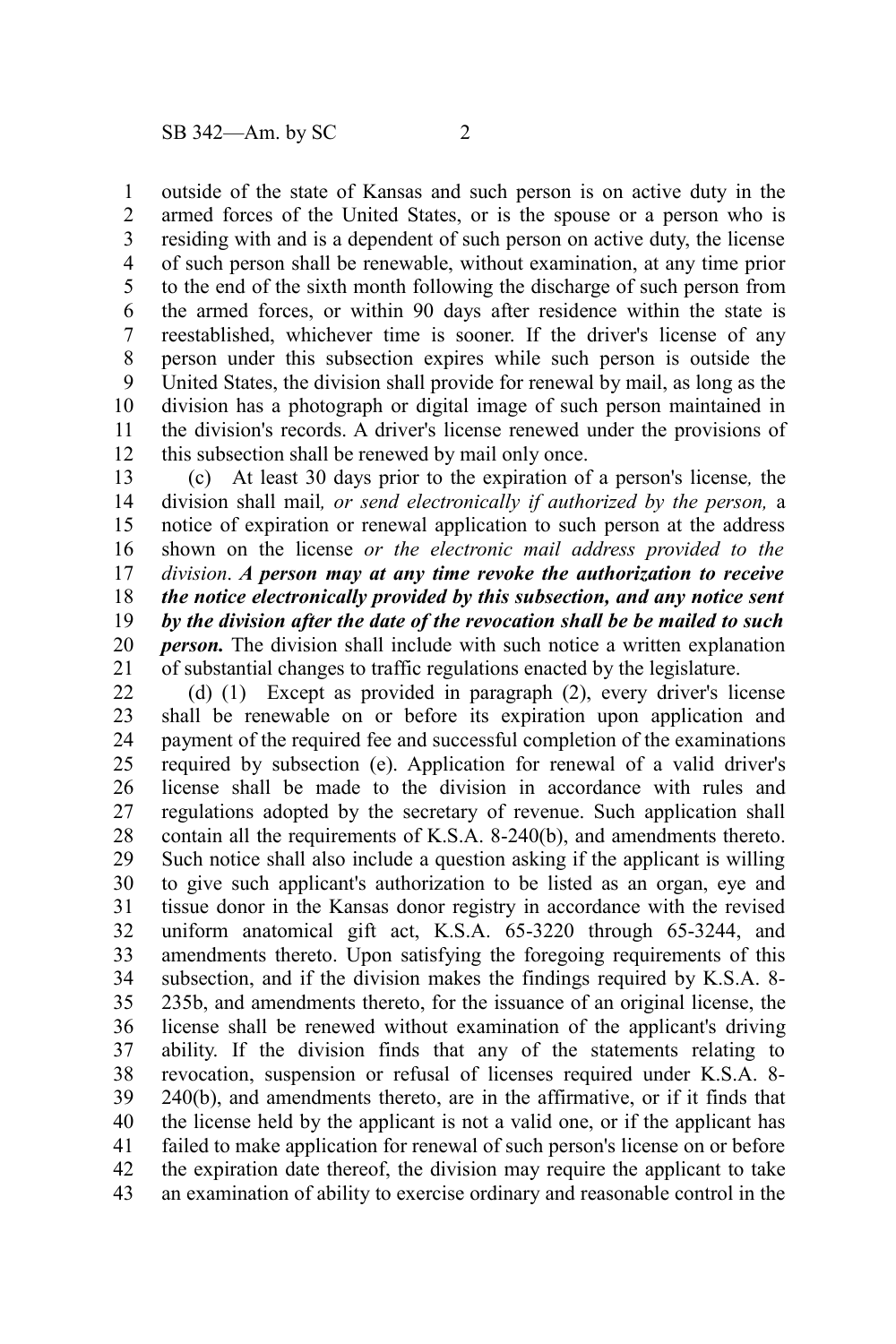operation of a motor vehicle as provided in K.S.A. 8-235d, and amendments thereto. 1 2

(2) Any licensee, whose driver's license expires on the licensee's  $21<sup>st</sup>$ birthday, shall have 45 days from the date of expiration of such license to make application to renew such licensee's license. Such license shall continue to be valid for such 45 days or until such license is renewed, whichever occurs sooner. A licensee who renews under the provisions of this paragraph shall not be required by the division to take an examination of ability to exercise ordinary and reasonable control in the operation of a motor vehicle as provided in K.S.A. 8-235d, and amendments thereto. 3 4 5 6 7 8 9 10

(e) (1) Prior to renewal of a driver's license, the applicant shall pass an examination of eyesight. Such examination shall be equivalent to the test required for an original driver's license under K.S.A. 8-235d, and amendments thereto. A driver's license examiner shall administer the examination without charge and shall report the results of the examination on a form provided by the division. 11 12 13 14 15 16

(2) In lieu of the examination of the applicant's eyesight by the examiner, the applicant may submit a report on the examination of eyesight by a physician licensed to practice medicine and surgery or by a licensed optometrist. The report shall be based on an examination of the applicant's eyesight not more than three months prior to the date the report is submitted, and it shall be made on a form furnished by the division to the applicant. 17 18 19 20 21 22 23

(3) The division shall determine whether the results of the eyesight examination or report is sufficient for renewal of the license and, if the results of the eyesight examination or report is insufficient, the division shall notify the applicant of such fact and return the license fee. In determining the sufficiency of an applicant's eyesight, the division may request an advisory opinion of the medical advisory board, which *and the board* is hereby authorized to render such opinions. 24 25 26 27 28 29 30

(4) An applicant who is denied a license under this subsection  $\left\{ \right.$   $\left\{ \right\}$ may reapply for renewal of such person's driver's license, except that if such application is not made within 90 days of the date the division sent notice to the applicant that the license would not be renewed, the applicant shall proceed as if applying for an original driver's license. 31 32 33 34 35

(5) When the division has good cause to believe that an applicant for renewal of a driver's license is incompetent or otherwise not qualified to operate a motor vehicle in accord with the public safety and welfare, the division may require such applicant to submit to such additional examinations as are necessary to determine that the applicant is qualified to receive the license applied for. Subject to paragraph (6), in so evaluating such qualifications, the division may request an advisory opinion of the medical advisory board which*, and the board* is hereby authorized to 36 37 38 39 40 41 42 43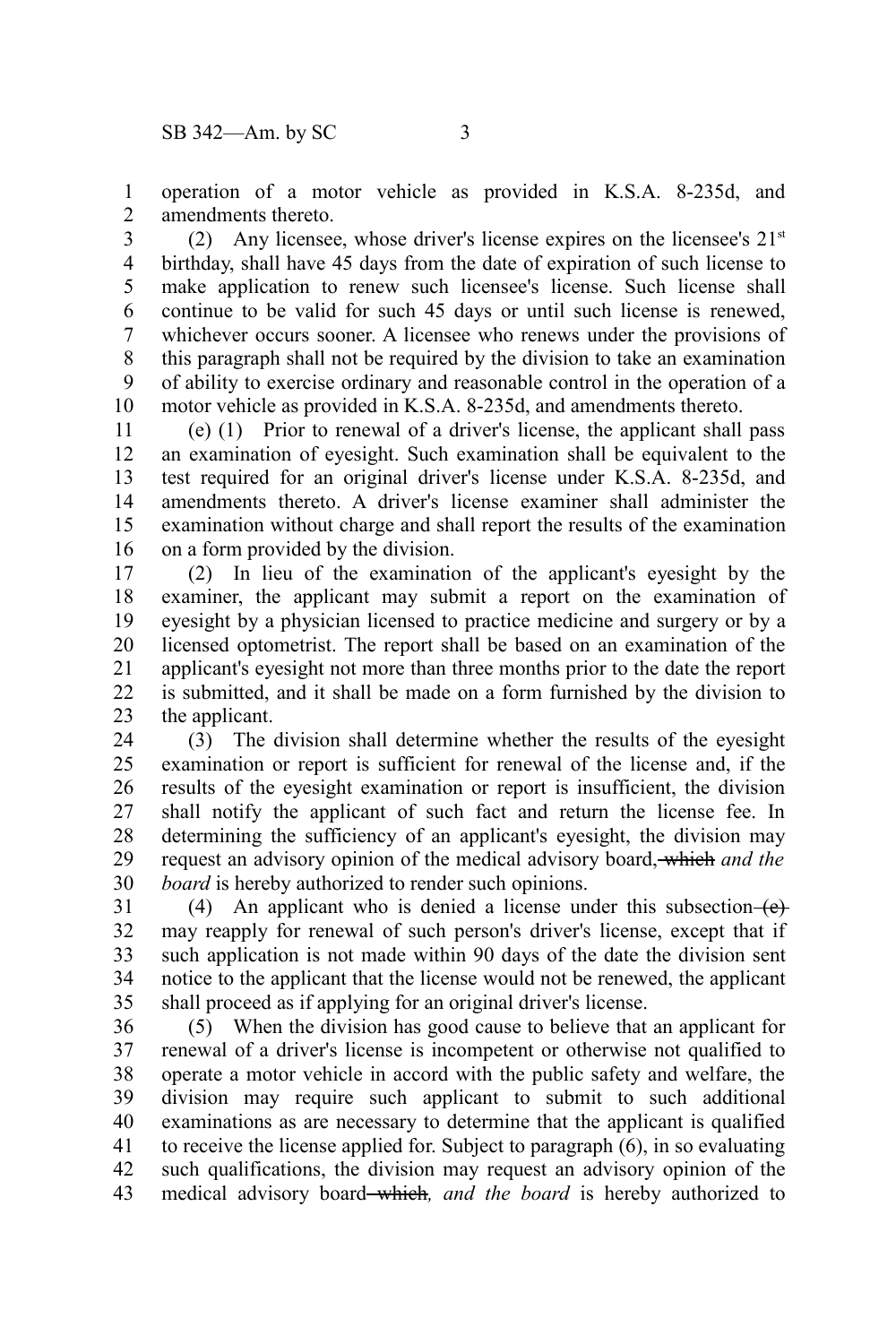render such opinions in addition to its duties prescribed by K.S.A. 8- 255b(b), and amendments thereto. Any such applicant who is denied the renewal of such a driver's license because of a mental or physical disability shall be afforded a hearing in the manner prescribed by K.S.A. 8-255(c), and amendments thereto. 1 2 3 4 5

(6) Seizure disorders which *that* are controlled shall not be considered a disability. In cases where such seizure disorders are not controlled, the director or the medical advisory board may recommend that such person be issued a driver's license to drive class C or M vehicles and restricted to operating such vehicles as the division determines to be appropriate to assure the safe operation of a motor vehicle by the licensee. Restricted licenses issued pursuant to this paragraph shall be subject to suspension or revocation. For the purpose of this paragraph, seizure disorders<del> which</del> that are controlled means that the licensee has not sustained a seizure involving a loss of consciousness in the waking state within six months preceding the application or renewal of a driver's license and whenever a person licensed to practice medicine and surgery makes a written report to the division stating that the licensee's seizures are controlled. The report shall be based on an examination of the applicant's medical condition not more than three months prior to the date the report is submitted. Such report shall be made on a form furnished to the applicant by the division. Any physician who makes such report shall not be liable for any damages which *that* may be attributable to the issuance or renewal of a driver's license and subsequent operation of a motor vehicle by the licensee. 6 7 8 9 10 11 12 13 14 15 16 17 18 19 20 21 22 23 24  $25$ 

(f) If the driver's license of any person expires while such person is outside the state of Kansas, the license of such person shall be extended for a period not to exceed six months and shall be renewable, without a driving examination, at any time prior to the end of the sixth month following the original expiration date of such license or within 10 days after such person returns to the state, whichever time is sooner. This subsection shall not apply to temporary drivers' licenses issued pursuant to K.S.A. 8-240(b)(3), and amendments thereto. 26 27 28 29 30 31 32 33

(g) *(1)* The division shall reference the website of the agency in a person's notice of expiration or renewal under subsection (c). The division shall provide the following information on the website of the agency: 34 35 36

 $(1)$ <sup>(A)</sup> Information explaining the person's right to make an anatomical gift in accordance with K.S.A. 8-243, and amendments thereto, and the revised uniform anatomical gift act, K.S.A. 65-3220 through 65- 3244, and amendments thereto; 37 38 39 40

(2)*(B)* information describing the organ donation registry program maintained by the Kansas federally designated organ procurement organization. The information required under this paragraph shall include, 41 42 43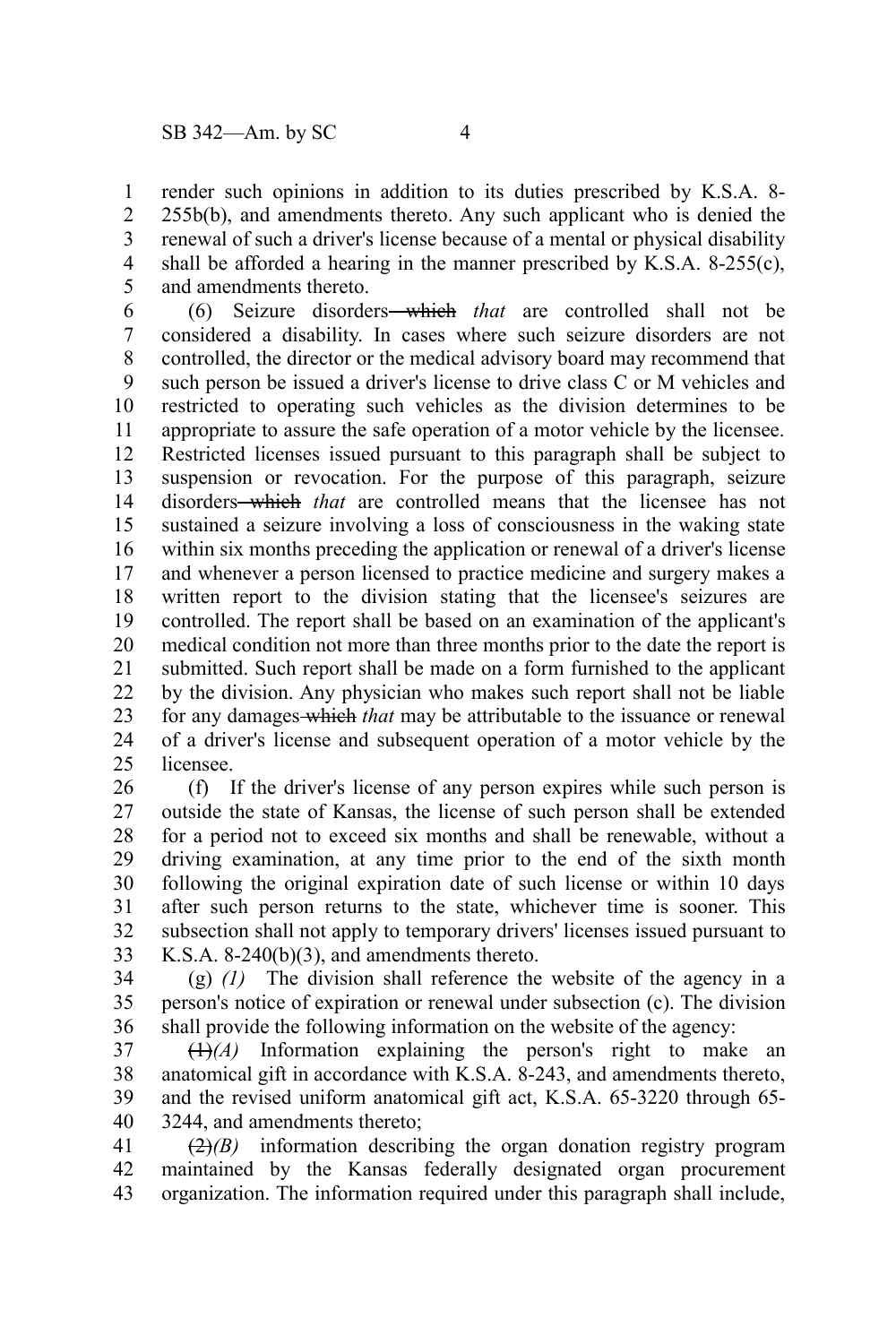in a type, size and format that is conspicuous in relation to the surrounding material, the address and telephone number of Kansas' federally designated organ procurement organization, along with an advisory to call such designated organ procurement organization with questions about the organ donor registry program; 1 2 3 4 5

 $(3)$ *(C)* information giving the applicant the opportunity to be placed on the organ donation registry described in paragraph (2) *subparagraph (B)*; *and* 6 7 8

(4) inform the applicant *(D) information* that, if the applicant indicates under this subsection a willingness to have such applicant's name placed on the organ donor registry described in paragraph  $(2)$ *subparagraph (B)*, the division will forward the applicant's name, gender, date of birth and most recent address to the organ donation registry maintained by the Kansas federally designated organ procurement organization, as required by paragraph (6); *(3).* 9 10 11 12 13 14 15

 $(5)(2)$  The division may fulfill the requirements of paragraph  $(4)$   $(1)$ *(D)* by one or more of the following methods: 16 17

18

(A) Providing such information on the website of the agency; or

(B) providing printed material to an applicant who personally appears at an examining station; and*.* 19 20

 $\left(\frac{\theta}{\theta}\right)$  If an applicant indicates a willingness under this subsection to have such applicant's name placed on the organ donor registry, the division shall within 10 days forward the applicant's name, gender, date of birth and most recent address to the organ donor registry maintained by the Kansas federally designated organ procurement organization. The division may forward information under this subsection by mail or by electronic means. The division shall not maintain a record of the name or address of an individual who indicates a willingness to have such person's name placed on the organ donor registry after forwarding that information to the organ donor registry under this subsection. Information about an applicant's indication of a willingness to have such applicant's name placed on the organ donor registry that is obtained by the division and forwarded under this paragraph shall be confidential and not disclosed. 21 22 23 24 25 26 27 28 29 30 31 32 33

(h) Notwithstanding any other provisions of law, any offender under subsection  $(a)(1)(D)$  who held a valid driver's license on the effective date of this act may continue to operate motor vehicles until the next anniversary of the date of birth of such offender. Upon such date*,* such driver's license shall expire*,* and the offender shall be subject to the provisions of this section. 34 35 36 37 38 39

(i) The director of the division of vehicles shall submit a report to the legislature at the beginning of the regular session in 2012 regarding the impact of not requiring a written test for the renewal of a driver's license, including any cost savings to the division. 40 41 42 43